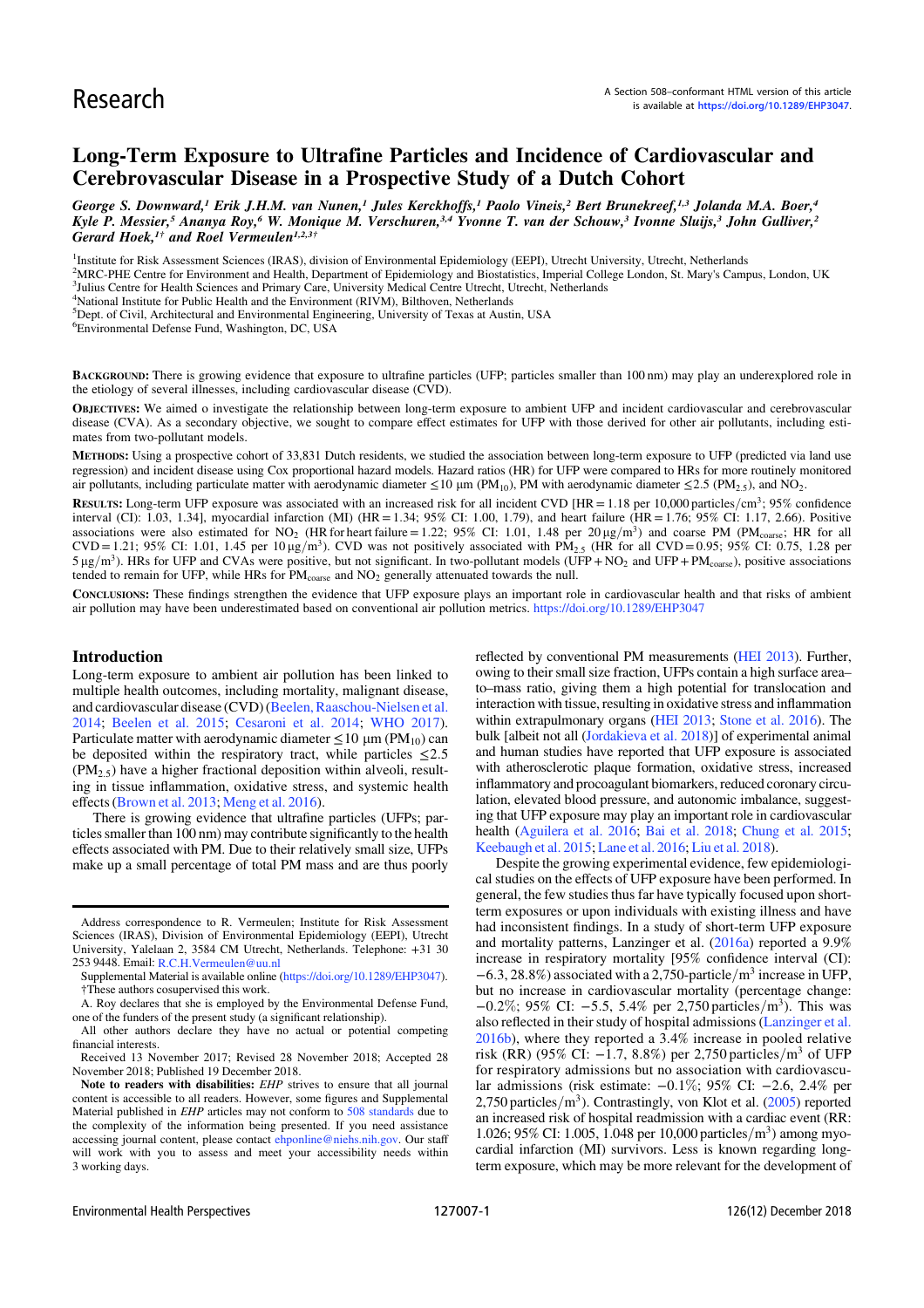chronic diseases. Previously, Ostro et al. (2015) have suggested an association between UFP mass and ischemic heart disease mortality; however, UFP was calculated via chemical transport models over a  $4\text{-}km^2$  spatial scale that would not have captured small-scale variation, which has been found to be important for UFP (HEI 2013). The recent development of land-use regression (LUR) models for UFP, based on multiple, spatially distributed, real-world measurements, provides the opportunity to investigate the role of long-term UFP exposure (assessed on a fine spatial scale) on health (van Nunen et al. 2017).Weichenthal et al. (2017) used LUR models to investigate the effect of long-term UFP exposure on respiratory health and reported a positive association between UFP and the risk of chronic obstructive pulmonary disease based on single-pollutant models [hazard ratio  $(HR)$  per interquartile increase = 1.06; 95% CI: 1.05, 1.09] that attenuated to the null in bipollutant models adjusted for NO<sub>2</sub>.

The primary objective of this paper was to investigate the associations of long-term exposure to UFP in ambient air with cardiovascular health within a Dutch cohort. As a secondary objective, we aimed to compare associations with UFP to associations with conventional air pollutants ( $PM_{2.5}$ ,  $PM_{coarse}$  ( $PM$  between 10 and 2.5  $\mu$ m), PM<sub>10</sub>, PM<sub>2.5</sub> absorbance, NO<sub>x</sub>, and NO<sub>2</sub>), and estimate associations with UFP after adjusting for coexposure to other air pollutants in two-pollutant models.

## Methods

## Design and Population

The European Prospective Investigation into Cancer and Nutrition (EPIC; http://epic.iarc.fr/) study is a multicenter cohort study investigating the relationships between diet, nutritional status, lifestyle, and environmental factors with the incidence of chronic diseases. The Dutch arm of this study (EPIC-NL) consists of two cohorts, which were simultaneously recruited between 1993 and 1997. The "Prospect" cohort contains 17,357 women between the ages of 49 and 70 residing in or in the vicinity of the city of Utrecht who participated in a nationwide breast cancer screening program. The "MORGEN" cohort contains 23,100 men and women between the ages of 20 and 65 enrolled from the populations of Amsterdam, Doetinchem, or Maastricht. At enrollment, biographical data, including residential address, diet, alcohol, lifestyle, reproductive history, marital status, smoking history, and occupational exposures, were collected. All participants also underwent physical examinations, including measurements of body weight, height [and calculation of body mass index (BMI)], and blood pressure. All participants provided written informed consent to be enrolled in the cohort, and  $97\%$  ( $n = 38,707$ ) consented to be followed for healthrelated outcomes. The study design was reviewed and approved by the EPIC-NL committee and covered under the IRB approval of the EPIC study by the University Medical Center Utrecht.

#### Outcome Definition

Participants were followed for the occurrence of fatal and nonfatal cardiovascular events by linkage with local and national registries. Vital status data (including information on migration and identifying those lost to follow-up) was collected through linkage with municipal population registries and mortality data through the national death registry of Statistics Netherland (https://www. cbs.nl). Morbidity data was provided by the Dutch Hospital Discharge Diagnosis Database (Dutch Hospital Data). Complete data on end points was available until 31 December 2010. The validity of diagnoses from these sources was assessed and reported by Merry et al. (2009), who compared the above sources to the cardiology information system of the University Hospital Maastricht (assumed to be the gold standard), and reported positive predictive values for coronary heart disease (CHD), acute MI, and heart failure of 91, 97, and 80%, respectively.

The outcomes of interest were the first incident events of general and specific cardio- and cerebrovascular diseases (CVAs), both fatal and nonfatal, within EPIC-NL participants who had no documented history of these diseases at recruitment. Outcomes were defined using the ninth and tenth revisions of the International Classification of Diseases coding systems (ICD-9 and ICD-10) and grouped according to general diagnoses. The diagnoses utilized within the current study were: all CVD, CHD, MI, heart failure, all CVA, ischemic CVA, and hemorrhagic CVA. The ICD codes associated with these outcomes are available in Table S1.

## Exposure to Ultrafine Particles and Other Air Pollution **Constituents**

Exposure to UFP was assigned based on LUR models developed during a monitoring campaign between January 2014 and February 2015 (van Nunen et al. 2017). Measurements of UFP were collected for 30-min periods (per site) in the cities of Amsterdam, Maastricht, and Utrecht, covering the major metropolitan areas contributing to the EPIC-NL cohort. A total of 242 monitoring sites, with large contrasts in traffic intensity and land use, were sampled. Each monitoring site was visited three times to account for seasonal variation, and measurements were collected between 0900 and 1600 hours to avoid rush hours. LUR models were developed using traffic, population, industry, sea- and airports, restaurants, and green space predictors to explain the observed spatial variation in UFP  $(R^2 = 50\%)$ . These models were subsequently used to predict ambient UFP concentrations at the baseline (recruitment) addresses of study participants. The ability of the UFP model to assign historical exposure was evaluated by Montagne et al.  $(2015)$ , who reported an  $R^2$  value of 0.36 when using currently derived models to predict measurements collected ∼10 y previously (October 2002 to April 2004).

Ambient concentrations of conventional air pollutants ( $PM_{2.5}$ ,  $PM_{coarse}$ ,  $PM_{10}$ ,  $PM_{2.5}$  absorbance,  $NO_x$ , and  $NO_2$ ) were predicted using LUR models developed as part of the European Study of Cohorts for Air Pollution Effects (ESCAPE) project, which is a multicenter study across Europe investigating the health effects of long-term exposure to ambient air pollution (Beelen et al. 2015; http://www.escapeproject.eu). Briefly, air measurement collections were conducted at 80 sites for nitrogen oxides and 40 sites for PM, across Belgium and the Netherlands during three 14-d periods (per site) in 2009. LUR models were subsequently developed to explain the ambient concentrations  $[R^2$  values ranged from 51%  $(\overrightarrow{PM}_{coarse})$  to 92%  $(\overrightarrow{PM}_{2.5}$  absorbance)]. These models were used to estimate annual average ambient pollutant concentrations at participants' baseline addresses (Beelen et al. 2013; Eeftens et al. 2012).

## Statistical Analysis

The association between estimated ambient air pollution levels at the year of study enrollment and the subsequent incidence of CVD or CVA was explored through multiple Cox regression models, calculating time to event and using age as the time scale. Censoring was defined as emigration, loss to follow-up, death, or the end of follow-up (2010), whichever came first. Air pollution exposure was analyzed as a continuous variable. Two-pollutant models (UFP plus one other pollutant) were created to assess potential confounding by coexposure to other pollutants. Information regarding other potential confounder variables was obtained at baseline. Inclusion of covariates and model structure of the Cox regression was kept similar to analyses previously performed within the ESCAPE project (Beelen et al. 2014). Therefore, three confounder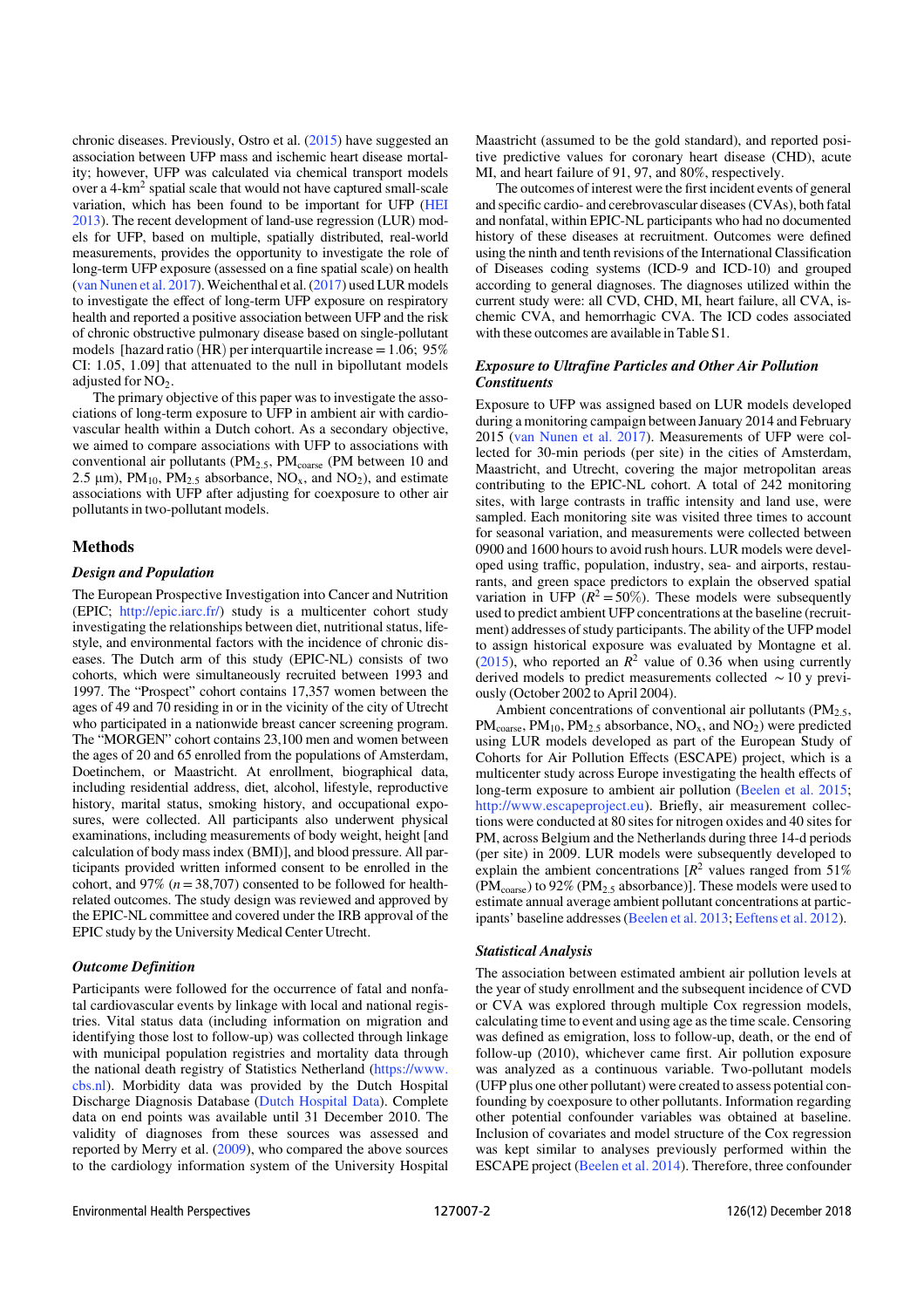models were developed, each with increasing levels of adjustment. Model 1 included only sex and year of enrollment; model 2 added smoking status (never, former, or current), smoking intensity and duration, fruit and vegetable intake, alcohol intake, BMI, educational level (low, medium, or high), and marital status. Model 3 added area-level socioeconomic information. Missing data for confounding variables [information on one or more confounder was missing for  $\sim 8\%$  (*n* = 2,742) of the study participants] were imputed via multiple imputation by chained equation (Buuren and Groothuis-Oudshoorn 2011). HRs are presented for increments of exposure used in previous studies published within ESCAPE:  $5 \mu g/m^3$  for PM<sub>2.5</sub> and PM<sub>coarse</sub>,  $10 \mu g/m^3$  for PM<sub>10</sub>, 10,000 particles/m<sup>3</sup> for UFP,  $1 \times 10^{-5}$ m<sup>-1</sup> for PM<sub>2.5</sub> absorbance,  $20 \,\mathrm{\mu g/m^3}$  for NO<sub>x</sub>, and  $10 \,\mathrm{\mu g/m^3}$  for NO<sub>2</sub>.

Sensitivity analysis was performed via addition of urban/rural status to the main model (a rural city was defined as having <100,000 inhabitants). To assess the potential influence of exposure misclassification due to residential mobility, we also performed a sensitivity analysis restricted to participants who did not move during follow-up among the subset of the EPIC cohort ( $n = 12,418$ ) who had full moving histories. To evaluate the influence of missing data imputation, the analysis was also repeated among those with complete confounder information only  $(n = 31,089)$ .

#### Posthoc Analyses

Additional posthoc analyses were performed following the primary analysis. First, we applied a ridge penalty to regression models of CVD incidence to further evaluate mutually adjusted associations for the highly correlated pollutants UFP and NO<sub>2</sub>  $(r=0.80)$  and UFP and PM<sub>coarse</sub>  $(r=0.74)$ . Second, to investigate limitations secondary to the back extrapolation of data prior to the year of UFP model validation (2005), we restricted analyses to participants who were alive (and disease free) from 2005 onward.

## Results

## Study Participants

A total of 40,011 individuals were enrolled, of whom 38,707 (97%) consented for linkage to disease records. We excluded 507 people with missing vital status and/or cause-of-death information, 3,927 people for whom pollutant predictions were unable to be performed due to incomplete residential information, and 442 people with prevalent CVD, resulting in 33,831 eligible participants.

The average age of participants at recruitment was 50 y  $[\pm$  standard deviation of 11 y] (Table 1). Each participant contributed an average of 15 y of follow-up ( $\pm 2.4$  y; ~450,000 person-years). As the Prospect cohort was exclusively female, the

Table 1. Overview of study population demographics at b

| Characteristic                                                           | $n$ (%), or mean $\pm$ SD (min - max) | No. missing values $a$   |
|--------------------------------------------------------------------------|---------------------------------------|--------------------------|
| Population demographics                                                  |                                       |                          |
| No. of participants                                                      | 33,831                                |                          |
| Age at baseline                                                          | $50 \pm 11$                           | $\mathbf{0}$             |
| Years of follow-up                                                       | $15 \pm 2.4$                          | $\mathbf{0}$             |
| Gender                                                                   |                                       | $\boldsymbol{0}$         |
| Male                                                                     | 7,846 (23)                            |                          |
| Female                                                                   | 25,985 (77)                           |                          |
| Smoking status                                                           |                                       | 137                      |
| Current                                                                  | 10,025(30)                            |                          |
| Former                                                                   | 10,837(32)                            |                          |
| Never                                                                    | 12,832 (38)                           | $\overline{\phantom{0}}$ |
| Smoking intensity (cigarettes/d)                                         | $8 \pm 10$                            | 1,898                    |
| Smoking duration (y)                                                     | $15 \pm 15$                           | 639                      |
| Fruit intake $(g/d)$                                                     | $201 \pm 137$                         | 135                      |
| Vegetable intake (g/d)                                                   | $131 \pm 52$                          | 135                      |
| Body mass index $(kg/m2)$                                                | $25 \pm 4$                            | $\mathbf{0}$             |
| Marital status                                                           |                                       | 176                      |
| Single                                                                   | 4,789 (14)                            |                          |
| Married/living with partner                                              | 24,328 (72)                           |                          |
| Divorced/separated                                                       | 2,646(8)                              |                          |
| Widowed                                                                  | 1,892(6)                              |                          |
| <b>Education</b> level                                                   |                                       | 219                      |
| Low (primary school)                                                     | 5,678 (17%)                           |                          |
| Medium (secondary school)                                                | 21,426 (64%)                          |                          |
| High (university)                                                        | 6,508(19%)                            | $\overline{\phantom{0}}$ |
| Percentage of people with low income in neighborhood                     | $39 \pm 8$                            | 608                      |
| Residing in urban or rural city at enrollment <sup>c</sup>               |                                       | $\bf{0}$                 |
| Urban                                                                    | 15,674 (46%)                          |                          |
| Rural                                                                    | 18,157 (54%)                          |                          |
| Residential history available                                            | 12,418                                |                          |
| Moved residence                                                          | 3,741 (30%)                           |                          |
| Did not move residence                                                   | 8,677 (70%)                           |                          |
| Estimated annual pollutant exposures at subject recruitment <sup>b</sup> |                                       |                          |
| PM <sub>25</sub>                                                         | $17 \pm 0.56$ (15.4–20.95)            | $\mathbf{0}$             |
| $\mathrm{PM}_\mathrm{coarse}$                                            | $9 \pm 0.91(7.6 - 14.2)$              | $\mathbf{0}$             |
| $PM_{10}$                                                                | $25 \pm 1.4$ (23.7–34.7)              | $\mathbf{0}$             |
| UFP (particles/ $\rm cm^3$ )                                             | $11,110 \pm 2,400$ (7,190-29,470)     | $\Omega$                 |
| PM <sub>2.5</sub> absorbance $(10^{-5} \text{m}^{-1})$                   | $1.4 \pm 0.21$ (0.9–2.9)              | $\mathbf{0}$             |
| NO <sub>x</sub>                                                          | $38 \pm 11$ (21.4-108.7)              | $\mathbf{0}$             |
| NO <sub>2</sub>                                                          | $25 \pm 6$ (13-62)                    | $\theta$                 |

Note:  $-$ , data not available; PM, particulate matter; PM<sub>coarse</sub>, PM between 2.5 and 10 µm; UFP, ultrafine particles <100 nm.

<sup>a</sup>Missing values are imputed via multiple chained imputation (MICE).

Measurements are in  $\mu\sigma/m^3$  unless stated otherwise.

<sup>c</sup>A rural city is defined as having a population under 100,000.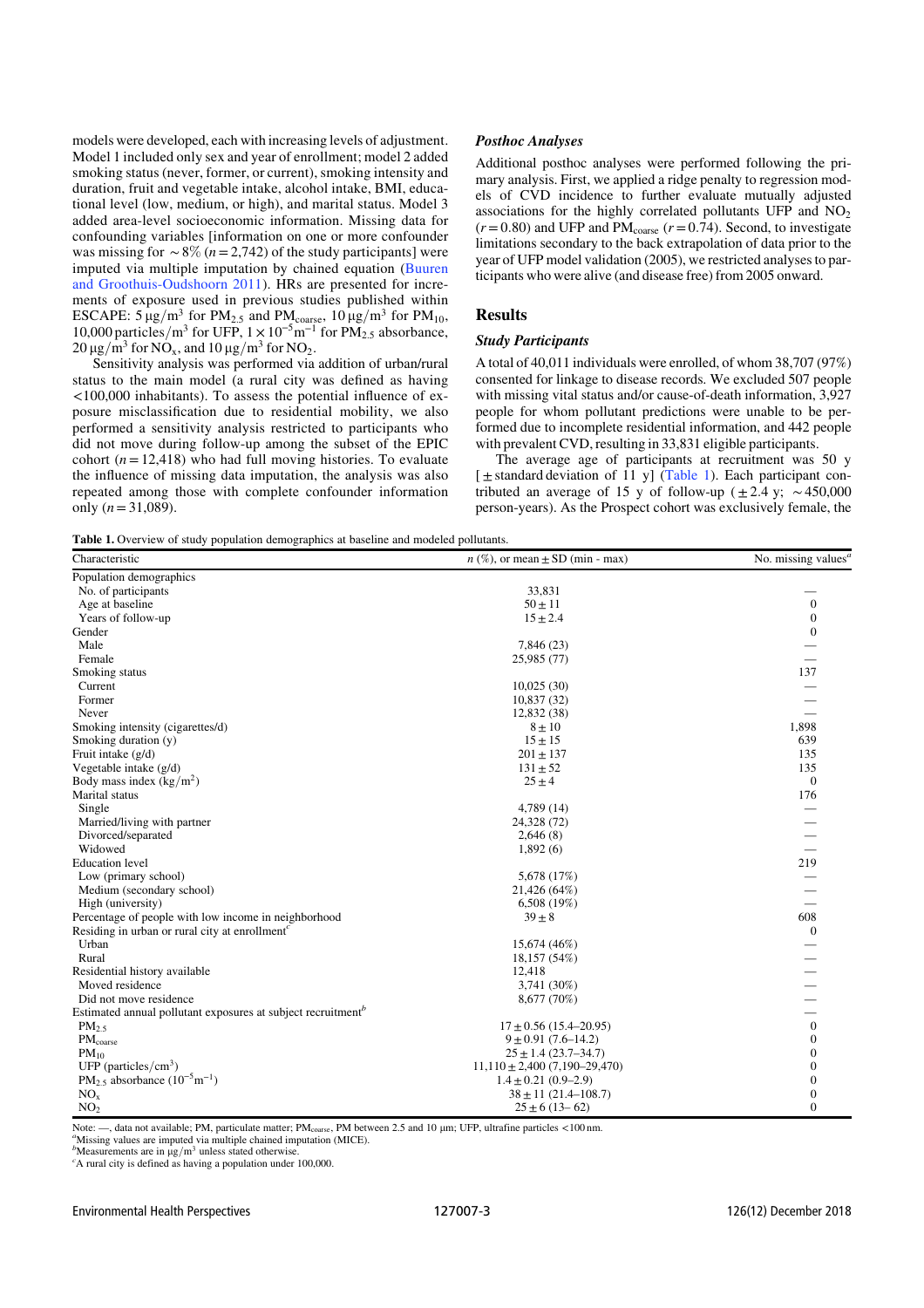majority (77%) of study participants were female. The majority of participants were either ex- or nonsmokers (70%) and had achieved secondary school education (64%). The excluded population  $(n= 6,180)$  was somewhat younger than the included population (mean age,  $42 \pm 13$  y) and had a higher proportion of men (39% vs. 23%) but otherwise were broadly comparable (Table S2).

A total of 4,304 incident cardiovascular events were recorded, among which 2,399 cases of CHD, 797 MIs, and 369 of heart failure were recorded. Additionally, 1,283 incident cerebrovascular events were recorded, of which 846 were recorded as ischemic and 241 as hemorrhagic.

## Air Pollutants

The average annual predicted exposure to UFP was  $11,110 \pm 2,400$ (range: 7,190 to 29,470) particles/cm<sup>3</sup> (Table 1 and Figure 1). Concentrations of UFP and  $PM<sub>2.5</sub>$  were moderately correlated  $(r_{Pearson} = 0.54)$ , while UFP and NO<sub>2</sub> were more strongly correlated with each other  $(r = 0.80;$  Table 2).

#### Hazard Ratios

Cardiovascular diseases. In single-pollutant models, an increase in UFP exposure of 10,000 particles/ $\rm cm^3$  was associated with a HR of 1.18 (95% CI: 1.03, 1.34) for all incident CVD (Table 3). A 5- $\mu$ g/m<sup>3</sup> increase in PM<sub>2.5</sub> exposure was not associated with an increased risk of incident CVD ( $HR = 0.98$ ; 95% CI: 0.75, 1.28). However, a  $5-\mu g/m^3$  increase in PM<sub>coarse</sub> was associated with an increased risk (HR =  $1.21$ ; 95% CI: 1.01, 1.45).

Elevated but nonsignificant HRs were estimated for incident CHD in association with UFP (HR = 1.12;  $95\%$  CI: 0.94, 1.33; Table 3), PM<sub>coarse</sub> (HR = 1.26; 95% CI: 0.99, 1.60), and PM<sub>10</sub>  $(HR = 1.14; 95\% \text{ CI: } 0.85, 1.53)$ . The HR for PM<sub>2.5</sub> and CHD was inverse but nonsignificant (HR =  $0.80$ ; 95% CI: 0.55, 1.15). UFP exposure was significantly associated with incident MI  $(HR = 1.34; 95\% \text{ CI: } 1.00, 1.79)$ , as was PM<sub>coarse</sub>  $(HR = 1.50;$ 95% CI: 1.01, 2.21). An elevated (albeit nonsignificant) HR for incident MI was also estimated for  $PM_{10}$  (HR = 1.27; 95% CI: 0.77, 2.09),  $NO_x$  (HR = 1.10; 95% CI: 0.97, 1.25), and  $NO_2$  $(HR = 1.12; 95\% CI: 0.99, 1.26)$ . A negative (but nonsignificant) HR was estimated for PM<sub>2.5</sub> and MI (HR = 0.83; 95% CI: 0.44, 1.57). UFP was also significantly associated with incident heart

Table 2. Spearman correlations between predicted annual average concentration pollutants ( $n = 33,831$ .)

|                      | $PM_2$ | $PM_{\text{coarse}}$ |      |      | $PM_{10}$ UFP $PM_2$ s absorbance $NO_x$ |      |
|----------------------|--------|----------------------|------|------|------------------------------------------|------|
| $PM_2$               |        |                      |      |      |                                          |      |
| $PM_{\text{coarse}}$ | 0.31   |                      |      |      |                                          |      |
| $PM_{10}$            | 0.50   | 0.83                 |      |      |                                          |      |
| UFP                  | 0.54   | 0.74                 | 0.82 |      |                                          |      |
| $PM_2$ s absorbance  | 0.75   | 0.67                 | 0.89 | 0.83 |                                          |      |
| NO <sub>x</sub>      | 0.44   | 0.75                 | 0.86 | 0.74 | 0.82                                     |      |
| NO <sub>2</sub>      | 0.26   | 0.78                 | 0.84 | 0.80 | 0.77                                     | 0.85 |

Note: PM, particulate matter; PM<sub>coarse</sub>, PM between 2.5 and 10 µm; UFP, ultrafine particles <100 nm. Dashes in this table represent spaces in the correlation matrix that have been intentionally left blank to aid in the reading of the table and avoid duplication.

failure (HR = 1.76; 95% CI: 1.17, 2.66), as was NO<sub>2</sub> (HR = 1.22; 95% CI: 1.01, 1.48). Elevated but nonsignificant HRs for incident heart failure were estimated for  $PM_{coarse}$  (HR = 1.70; 95% CI: 0.90, 3.21), PM<sub>10</sub> (HR = 2.09; 95% CI: 0.99, 4.40), PM<sub>2.5</sub> absorbance (1.16; 95% CI: 0.70, 1.90), and  $NO_x$  (1.13; 95% CI: 0.93, 1.37). Again, a negative, nonsignificant finding was estimated for  $PM_{2.5}$  (HR = 0.44; 95% CI: 0.16, 1.20).

In two-pollutant models, the estimated effect of UFP typically remained positive, while the estimate for the paired pollutant generally became null or negative, including those variables for which positive associations had been estimated in single-pollutant models (Table 3). For example, in two-pollutant models with  $NO<sub>2</sub>$ , UFP continued to be positively associated with all cardiovascular outcomes, most notably, all CVD (HR = 1:28; 95% CI: 1.04, 1.59), acute MI ( $HR = 1.22$ ; 95% CI: 0.74, 2.02), and heart failure  $(HR = 1.75; 95\% \text{ CI: } 0.89, 3.45)$ . By contrast, the estimated association for NO<sub>2</sub> was reduced toward null relative to the HR without adjustment for UFP. Similarly, in two-pollutant models with  $PM_{10}$ , associations with  $PM_{10}$  were attenuated toward the null compared with estimates from single-pollutant models, while a positive association with UFP remained across all cardiovascular end points. In two-pollutant models with coarse PM, UFP remained positively associated with all incident CVD ( $HR = 1.14$ ; 95% CI: 0.95,1.37), MI (HR = 1.16; 95% CI: 0.76, 1.77), and heart failure (HR = 1.84; 95% CI: 1.04, 3.26). The estimated HRs for coarse PM generally reduced towards the null after adjustment for UFP, with the exception of incident CHD (HR = 1.27; 95% CI: 0.91, 1.78).



Figure 1. Box plots of general distribution of exposure values assigned to the study population  $(n=33,381)$ . Boxes display medians and interquartile ranges. Whiskers indicate most extreme data point 1.5 times the IQR away from the box. Dots indicate outlying values.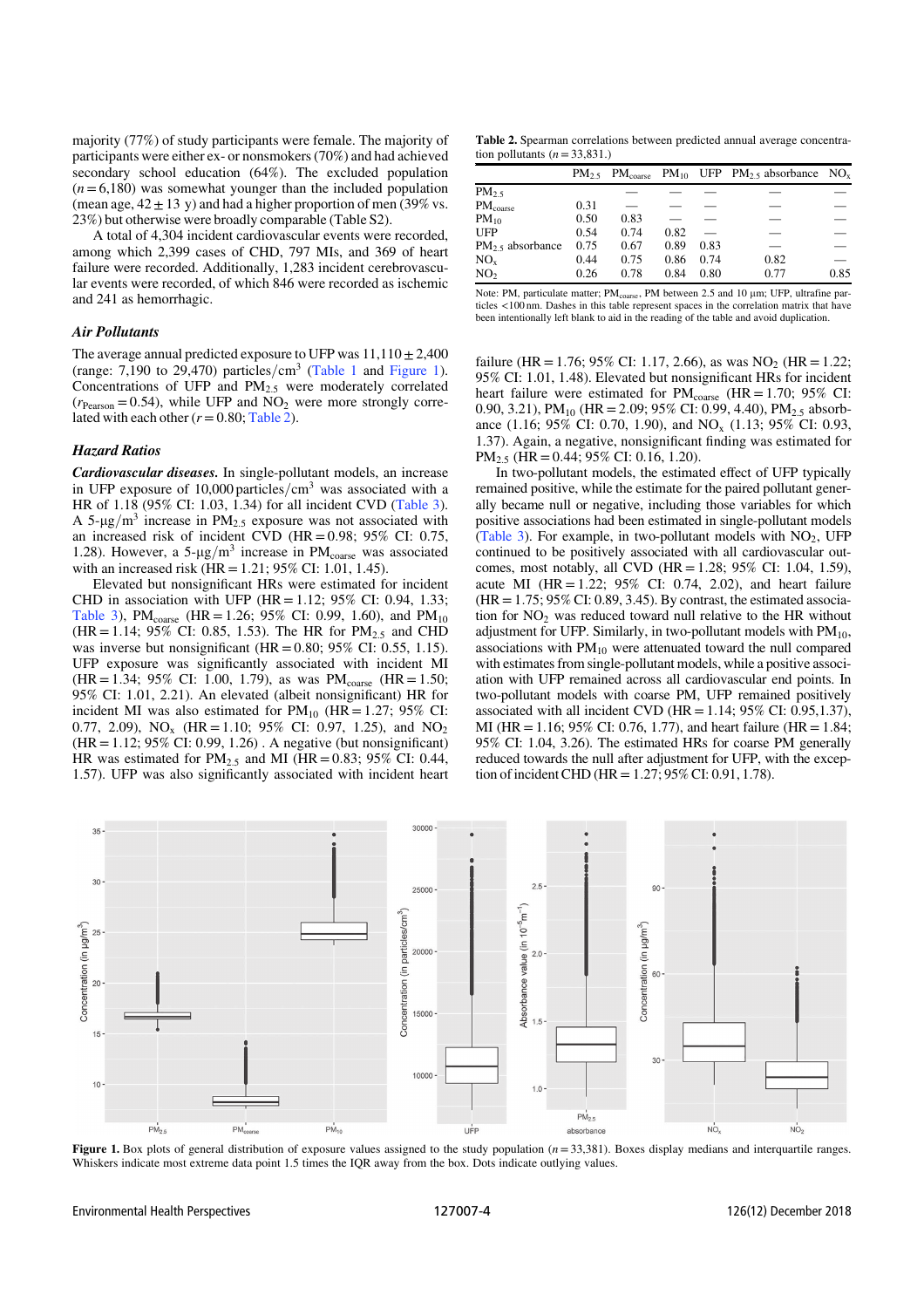| <b>Table 3.</b> Hazard ratio (95% confidence interval) associations between annual average air pollutant exposures and incident cardiovascular disease. |  |  |  |  |
|---------------------------------------------------------------------------------------------------------------------------------------------------------|--|--|--|--|
|---------------------------------------------------------------------------------------------------------------------------------------------------------|--|--|--|--|

|                         | All cardiovascular disease | Coronary heart disease | Myocardial infarctions | Heart failure     |
|-------------------------|----------------------------|------------------------|------------------------|-------------------|
| Pollutants              | 4,304 events               | $2,399$ events         | 797 events             | 369 events        |
| Single-pollutant models |                            |                        |                        |                   |
| $PM_{2.5}$              | 0.98(0.75, 1.28)           | 0.80(0.55, 1.15)       | 0.83(0.44, 1.57)       | 0.44(0.16, 1.20)  |
| $PM_{\text{coarse}}$    | 1.21(1.01, 1.45)           | 1.26(0.99, 1.60)       | 1.50(1.01, 2.21)       | 1.70(0.90, 3.21)  |
| $PM_{10}$               | 1.20(0.96, 1.50)           | 1.14(0.85, 1.53)       | 1.27(0.77, 2.09)       | 2.09(0.99, 4.40)  |
| <b>UFP</b>              | 1.18(1.03, 1.34)           | 1.12(0.94, 1.33)       | 1.34(1.00, 1.79)       | 1.76(1.17, 2.66)  |
| $PM_2$ s absorbance     | 1.07(0.92, 1.23)           | 0.97(0.80, 1.18)       | 1.12(0.80, 1.56)       | 1.16(0.70, 1.90)  |
| NO <sub>x</sub>         | 1.03(0.98, 1.09)           | 1.02(0.95, 1.10)       | 1.10(0.97, 1.25)       | 1.13(0.93, 1.37)  |
| NO <sub>2</sub>         | 1.04(0.98, 1.10)           | 1.04(0.97, 1.12)       | 1.12(0.99, 1.26)       | 1.22(1.01, 1.48)  |
| Two-pollutant models    |                            |                        |                        |                   |
| UFP + PM <sub>2.5</sub> |                            |                        |                        |                   |
| <b>UFP</b>              | 1.28(1.09, 1.49)           | 1.27(1.04, 1.57)       | 1.59(1.13, 2.24)       | 3.10(1.89, 5.10)  |
| $PM_{2.5}$              | 0.74(0.54, 1.02)           | 0.61(0.40, 0.94)       | 0.51(0.24, 1.05)       | 0.11(0.03, 0.36)  |
| $UFP + PM_{coarse}$     |                            |                        |                        |                   |
| <b>UFP</b>              | 1.14(0.95, 1.37)           | 0.99(0.77, 1.27)       | 1.16(0.76, 1.77)       | 1.84(1.04, 3.26)  |
| $PM_{\text{coarse}}$    | 1.06(0.83, 1.37)           | 1.27(0.91, 1.78)       | 1.30(0.74, 2.28)       | 0.90(0.37, 2.19)  |
| $UFP + PM_{10}$         |                            |                        |                        |                   |
| <b>UFP</b>              | 1.25(1.01, 1.56)           | 1.16(0.86, 1.57)       | 1.67(1.01, 2.75)       | 1.94(0.96, 3.92)  |
| $PM_{10}$               | 0.88(060, 1.28)            | 0.93(0.56, 1.55)       | 0.63(0.26, 1.50)       | 0.80(0.22, 2.92)  |
| $UFP + PM_{2.5abs}$     |                            |                        |                        |                   |
| <b>UFP</b>              | 1.42(1.13, 1.77)           | 1.49(1.10, 2.01)       | 1.87(1.12, 3.10)       | 3.98 (1.97, 8.04) |
| PM <sub>2.5abs</sub>    | 0.78(0.60, 1.00)           | 0.68(0.48, 0.95)       | 0.63(0.35, 1.13)       | 0.30(0.13, 0.73)  |
| $UFP + NOx$             |                            |                        |                        |                   |
| <b>UFP</b>              | 1.26(1.04, 1.51)           | 1.17(0.91, 1.51)       | 1.31(0.85, 2.03)       | 2.10(1.17, 3.79)  |
| NO <sub>x</sub>         | 0.96(0.89, 1.04)           | 0.97(0.87, 1.09)       | 1.01(0.83, 1.22)       | 0.86(0.67, 1.18)  |
| $UFP + NO2$             |                            |                        |                        |                   |
| <b>UFP</b>              | 1.28(1.04, 1.59)           | 1.09(0.82, 1.47)       | 1.22(0.74, 2.02)       | 1.75(0.89, 3.45)  |
| NO <sub>2</sub>         | 0.96(0.86, 1.05)           | 1.01(0.90, 1.14)       | 1.05(0.85, 1.28)       | 1.00(0.74, 1.37)  |

Note: PM, particulate matter; PM<sub>coarse</sub>, PM between 2.5 and 10 µm; UFP, ultrafine particles <100 nm. All models adjusted for: smoking status (including number of cigarettes and duration of smoking), diet (intake of fruit and vegetables), alcohol consumption, BMI, recruitment year, gender, marital status, education level, and area-level economic status. Hazard<br>ratios (HRs) are presented for the foll ance,  $20 \mu g/m^3$  for NO<sub>x</sub>, and  $10 \mu g/m^3$  for NO<sub>2</sub>.

Cerebrovascular diseases. In single-pollutant models, an increase in UFP exposure of 10,000 particles/ $\rm cm^3$  was associated with an HR of 1.11 (95% CI: 0.88, 1.41) for all incident CVAs, 1.07 (95% CI: 0.80, 1.44) for the ischemic subtype, and 1.48 (95% CI: 0.88, 2.51) for the hemorrhagic subtype (Table 4). For  $PM_{2.5}$ , an increase in exposure of  $5 \mu g/m^3$  was associated with an HR of 1.13 (95% CI: 0.69, 1.83) for all cerebrovascular events and 1.88 (95% CI: 0.66, 5.39) for hemorrhagic events. Exposure to PM<sub>coarse</sub> was also associated with an increased risk of all events (HR =  $1.14$ ; 95% CI: 0.80, 1.61), including the ischemic  $(HR = 1.22; 95\% \text{ CI: } 0.79, 1.86)$  and hemorrhagic  $(HR = 1.91;$ 95% CI: 0.90, 4.04) subtypes. Exposures to  $NO_x$  and  $NO_2$  were associated with elevated, albeit nonsignificant risks of hemorrhagic CVA (HR = 1.15; 95% CI: 0.91, 1.44 for NO<sub>x</sub>, and 1.09; 95% CI: 0.86, 1.37 for  $NO<sub>2</sub>$ ).

In two-pollutant models, associations of UFP with all incident CVA and hemorrhagic CVA tended to remain positive, while corresponding estimates for the second pollutant reduced to the null or become negative (Table 4). For example, when UFP was paired with  $PM_{2.5}$ , the HR for  $PM_{2.5}$  and cerebrovascular incidence became null ( $HR = 1.00$ ; 95% CI: 0.55, 1.80), but remained elevated for UFP ( $HR = 1.11$ ; 95% CI: 0.83, 1.48). However, when UFP was paired with PMcoarse, HRs for all incident cerebrovascular and hemorrhagic disease reduced toward the null for both pollutants. For ischemic events, the association with UFP reduced to the null value, while the HR for PM<sub>coarse</sub> increased slightly (HR = 1.27; 95% CI: 0.71, 2.29).

Sensitivity analyses. The fully adjusted HRs for UFP (i.e., adjusted for smoking status, duration, and intensity; diet; alcohol consumption; BMI; recruitment year; gender; marital status; education level; and area-level economic status; Tables 3 and 4) were generally slightly lower than the less adjusted HRs (i.e., positive findings in the less adjusted models moved closer to the null, and negative findings became more so as the level of adjustment increased; Tables S3 and S4) and similar to estimates from fully adjusted models restricted to those with complete confounder information ( $n = 31,089$ ). Findings were generally robust across multiple sensitivity analyses, including adjustment for rural status and restricting analyses to those who did not move home during the follow-up period. Inclusion of rural status in models resulted in a reduction in the hazard for UFP exposure and CHD towards the null value; however, HRs for UFP and the other cardiovascular outcomes remained robust. HRs for subjects who did not move during follow-up were generally consistent with estimates for the overall population.

#### Posthoc Analyses

Estimates for UFP and  $NO<sub>2</sub>$  from bipollutant CVD models with a ridge penalty applied showed null  $\hat{HRs}$  for  $NO<sub>2</sub>$  that were consistent with the unpenalized bipollutant model HRs, while HRs for UFP remained positive but were attenuated slightly towards the null (Table S5). When a ridge penalty was applied to the UFP and PM<sub>coarse</sub> bipollutant model, HRs for UFP and PM<sub>coarse</sub> remained positive but were attenuated towards the null. For heart failure, the bipollutant model HR for  $PM_{\text{coarse}}$  (HR = 0.90; 95%) CI: 0.37, 2.19) became positive (although it remained nonstatistically significant;  $HR = 1.12$ ; 95% CI: 0.66, 1.89). Effect estimates for UFP among participants who were alive and disease free in 2005 ( $n = 30,685$ ) were generally consistent with the main analysis (Tables S3 and S4). However, the HR for MI ( $HR = 2.03$ ; 95% CI: 1.29, 3.22) was stronger, while the HR for heart failure  $(HR = 1.15; 95\% \text{ CI}$ : 0.61, 2.19) was closer to the null than corresponding HRs from the main model.

## **Discussion**

Exposure to ambient air pollution represents a significant public health concern across the globe. Adequately representing the complex mixture of ambient air pollution is key for the planning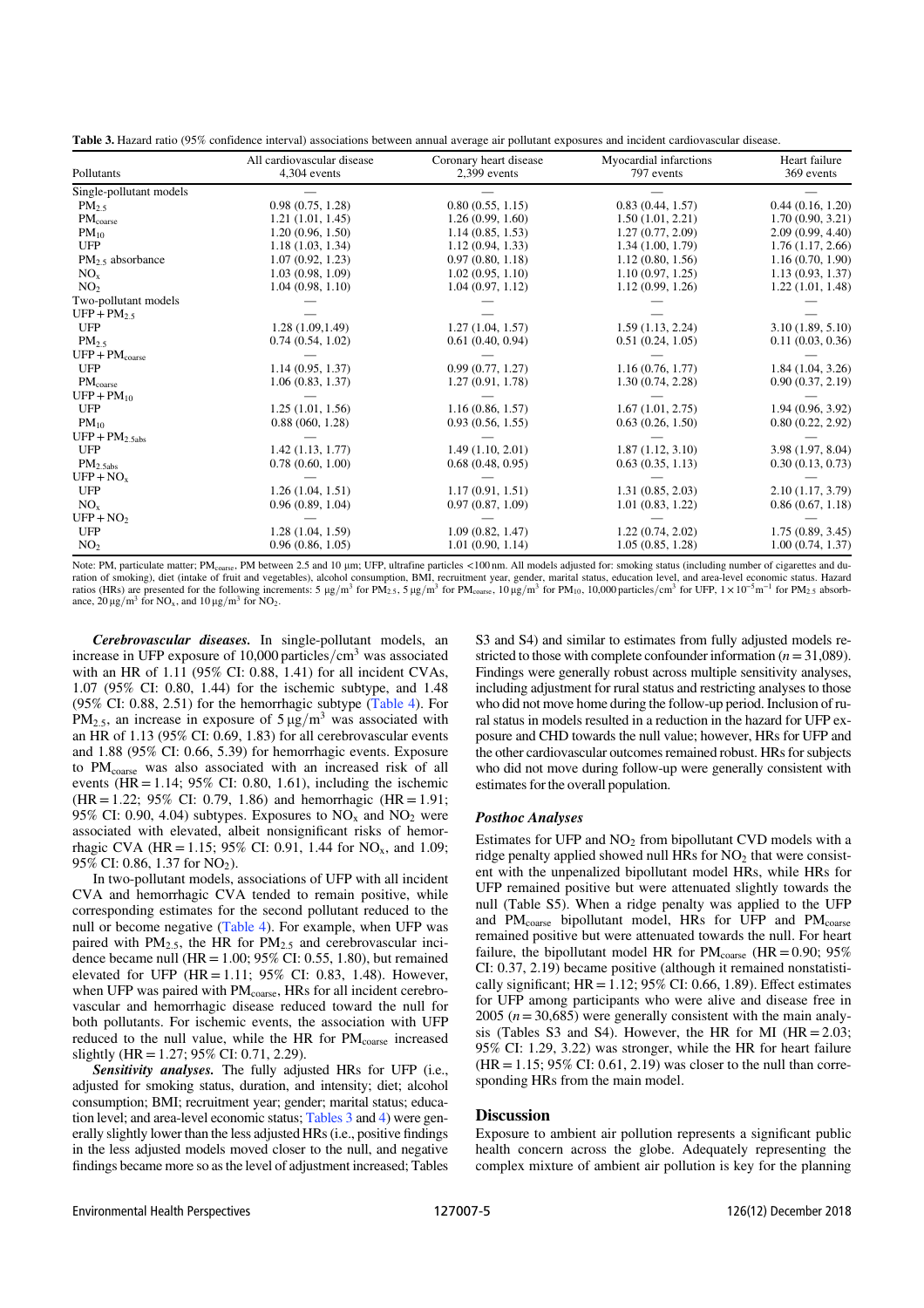|  |  | <b>Table 4.</b> Hazard ratios (95% confidence interval) for the association between annual average air pollutants and cerebrovascular disease incidence. |  |  |  |  |  |  |  |  |  |
|--|--|----------------------------------------------------------------------------------------------------------------------------------------------------------|--|--|--|--|--|--|--|--|--|
|--|--|----------------------------------------------------------------------------------------------------------------------------------------------------------|--|--|--|--|--|--|--|--|--|

| Pollutants              | All incident cerebrovascular disease 1,283 events | Incident ischemic CVA 846 events | Incident hemorrhagic CVA 241 events |
|-------------------------|---------------------------------------------------|----------------------------------|-------------------------------------|
| Single-pollutant models |                                                   |                                  |                                     |
| $PM_{2.5}$              | 1.13(0.69, 1.83)                                  | 0.90(0.49, 1.66)                 | 1.88(0.66, 5.39)                    |
| $PM_{\text{coarse}}$    | 1.14(0.80, 1.61)                                  | 1.22(0.79, 1.86)                 | 1.91(0.90, 4.04)                    |
| $PM_{10}$               | 1.10(0.73, 1.68)                                  | 1.13(0.67, 1.89)                 | 1.79(0.71, 4.52)                    |
| <b>UFP</b>              | 1.11(0.88, 1.41)                                  | 1.07(0.80, 1.44)                 | 1.48(0.88, 2.51)                    |
| $PM2.5$ absorbance      | 1.07(0.82, 1.40)                                  | 1.01(0.72, 1.41)                 | 1.47(0.81, 2.66)                    |
| NO <sub>x</sub>         | 1.03(0.92, 1.14)                                  | 1.04(0.92, 1.18)                 | 1.15(0.91, 1.44)                    |
| NO <sub>2</sub>         | 1.00(0.90, 1.11)                                  | 1.05(0.92, 1.19)                 | 1.09(0.86, 1.37)                    |
| Two-pollutant models    |                                                   |                                  |                                     |
| $UFP + PM_{2.5}$        |                                                   |                                  |                                     |
| <b>UFP</b>              | 1.11(0.83, 1.48)                                  | 1.16(0.81, 1.66)                 | 1.38(0.72, 2.64)                    |
| $PM_{2.5}$              | 1.00(0.55, 1.80)                                  | 0.76(0.36, 1.59)                 | 1.29(0.35, 4.74)                    |
| $UFP + PM_{coarse}$     |                                                   |                                  |                                     |
| <b>UFP</b>              | 1.09(0.79, 1.52)                                  | 0.96(0.64, 1.43)                 | 1.18(0.57, 2.44)                    |
| $PM_{\text{coarse}}$    | 1.04(0.64, 1.68)                                  | 1.27(0.71, 2.29)                 | 1.63(0.57, 4.63)                    |
| $UFP + PM_{10}$         |                                                   |                                  |                                     |
| <b>UFP</b>              | 1.19(0.79, 1.78)                                  | 1.03(0.63, 1.71)                 | 1.44(0.60, 3.48)                    |
| $PM_{10}$               | 0.87(0.42, 1.77)                                  | 1.08(0.45, 2.59)                 | 1.07(0.22, 5.17)                    |
| $UFP + PM_{2.5abs}$     |                                                   |                                  |                                     |
| <b>UFP</b>              | 1.19(0.79, 1.79)                                  | 1.19(0.72, 1.99)                 | 1.42(0.57, 3.52)                    |
| PM <sub>2.5abs</sub>    | 0.91(0.57, 1.46)                                  | 0.86(0.48, 1.53)                 | 1.07(0.38, 3.01)                    |
| $UFP + NOx$             |                                                   |                                  |                                     |
| <b>UFP</b>              | 1.14(0.81, 1.59)                                  | 1.01(0.67, 1.52)                 | 1.41(0.68, 2.93)                    |
| NO <sub>x</sub>         | 0.99(0.85, 1.14)                                  | 1.04(0.87, 1.24)                 | 1.03(0.75, 1.43)                    |
| $UFP + NO2$             |                                                   |                                  |                                     |
| <b>UFP</b>              | 1.34(0.91, 1.98)                                  | 0.96(0.59, 1.57)                 | 1.95(0.84, 4.53)                    |
| NO <sub>2</sub>         | 0.90(0.76, 1.07)                                  | 1.06(0.86, 1.31)                 | 0.86(0.59, 1.25)                    |

Note: CVA: cerebrovascular accident; PM, particulate matter; PM<sub>coarse</sub>, PM between 2.5 and 10 µm; UFP, ultrafine particles <100 nm. All models adjusted for: smoking status (including number of cigarettes and duration of smoking), diet (intake of fruit and vegetables), alcohol consumption, BMI, recruitment year, gender, marital status, education level, and area level economic status. Hazard ratios (HRs) are presented for the following increments:  $5 \mu g/m^3$  for  $PM_{2.5}$ ,  $5 \mu g/m^3$  for  $PM_{\text{coarse}}$ ,  $10 \mu g/m^3$  for  $PM_{10}$ ,  $10,000$  particles/cm<sup>3</sup> for UFP,  $1 \times 10^{-5}$  m<sup>-1</sup> for PM<sub>2.5</sub> absorbance, 20 µg/m<sup>3</sup> for NO<sub>x</sub>, and 10 µg/m<sup>3</sup> for NO<sub>2</sub>.

and evaluation of public health interventions and regulations. To date, studies of the long-term effects of PM have tended to focus upon  $PM_{10}$  and  $PM_{2.5}$ . However, increasing evidence suggests that exposure to UFP may play a prominent role in health risks, though its role is generally poorly understood (Aguilera et al. 2016; Chung et al. 2015; Keebaugh et al. 2015). As UFP only represents a small portion of PM mass, it is unlikely to be adequately represented within conventional PM measurements, as also evidenced in this dataset by the moderate correlation between these two metrics. Therefore, it is possible that current air quality metrics may underestimate the true burden of disease (HEI 2013; Stone et al. 2016).

The findings of the current study support this hypothesis. We have found that long-term exposure to UFP was associated with an increased risk of overall and specific CVDs, including MI and heart failure. Further, UFP exposure had a stronger estimated impact on cardiovascular risk than PM2:5, which was not associated with incident CVD in this population. The lack of association (and in some cases, an  $HR < 1$ ) between CVD and PM<sub>2.5</sub> may be unexpected, given that  $PM<sub>25</sub>$  exposure is an important driver of CVD risk (Brook et al. 2010; Du et al. 2015). However, our finding is not inconsistent with previous studies published within European centers where variation in the estimated effect of  $PM<sub>2.5</sub>$  on cardiovascular outcomes has been reported (Cesaroni et al. 2014). Further, previous ESCAPE analyses have reported no association between PM<sub>2.5</sub> exposure and cardiovascular mortality (Beelen et al. 2014; Stafoggia et al. 2014). Additionally, our finding of an elevated HR for CVA in association with  $PM<sub>2.5</sub>$  exposure is consistent with previous publications from the ESCAPE project (Stafoggia et al.  $2014$ ). It is possible that the range of  $PM_{2.5}$  exposures in our population ( $\sim 15-20 \,\mu$ g/m<sup>3</sup>) do not provide sufficient contrast to observe an effect. This phenomenon has previously been reported by Strak et al. (2017) in their nationwide study of diabetes and air pollution in the Netherlands where, using the same exposure models, nonsignificant associations with  $PM_{2.5}$  were attributed to small

contrasts in exposure. These findings, coupled with the moderate correlation between  $PM_{2.5}$  and UFP exposure ( $r = 0.54$ ), suggest that accounting for UFP exposure may provide additional insights into the effects of ambient air pollution on cardiovascular health, which may not be adequately represented by  $PM_{2.5}$  alone. However, we acknowledge that we cannot fully exclude the possibility that the difference observed between  $PM_{2.5}$  and UFP in this particular cohort was caused by chance, especially as the estimated effects of UFP are similar in magnitude to effect estimates for PM<sub>2.5</sub> reported by some of the other ESCAPE cohorts (Cesaroni et al. 2014). Therefore, the investigation of UFP needs to be extended to other cohorts to better understand its effect.

The relationship between UFP exposure and CVD risk is supported by animal and human studies that have reported increased development of atherosclerosis following exposure to UFP (Aguilera et al. 2016; Chung et al. 2015; Keebaugh et al. 2015; Lane et al. 2016). This is reflected by our finding of an elevated HR for a 10,000-particles/ $\text{cm}^3$  increase in UFP and the incidence of MI (HR =  $1.34$ ; 95% CI: 1.00, 1.79).

## Other Air Pollutants

Levels of  $NO<sub>2</sub>$  were also associated with CVD, consistent with previous observations (Atkinson et al. 2013; Faustini et al. 2014). In two-pollutant models, positive associations with UFP persisted, while effect estimates for  $NO<sub>2</sub>$  regressed to the null, suggesting that associations with  $NO<sub>2</sub>$  may be (statistically) driven by UFP. However,  $NO<sub>2</sub>$  and UFP were highly correlated ( $r = 0.80$ ), which may have biased estimates from the two-pollutant model. Therefore, we performed ridge regression analysis of these pollutants (Table S5), which generated findings similar to the unpenalized bipollutant analysis (null finding for  $NO<sub>2</sub>$  and a positive finding for UFP), albeit with a slight attenuation of HRs toward the null, as expected with a penalized method. We also estimated positive associations between coarse PM and cardiovascular health outcomes. Previous studies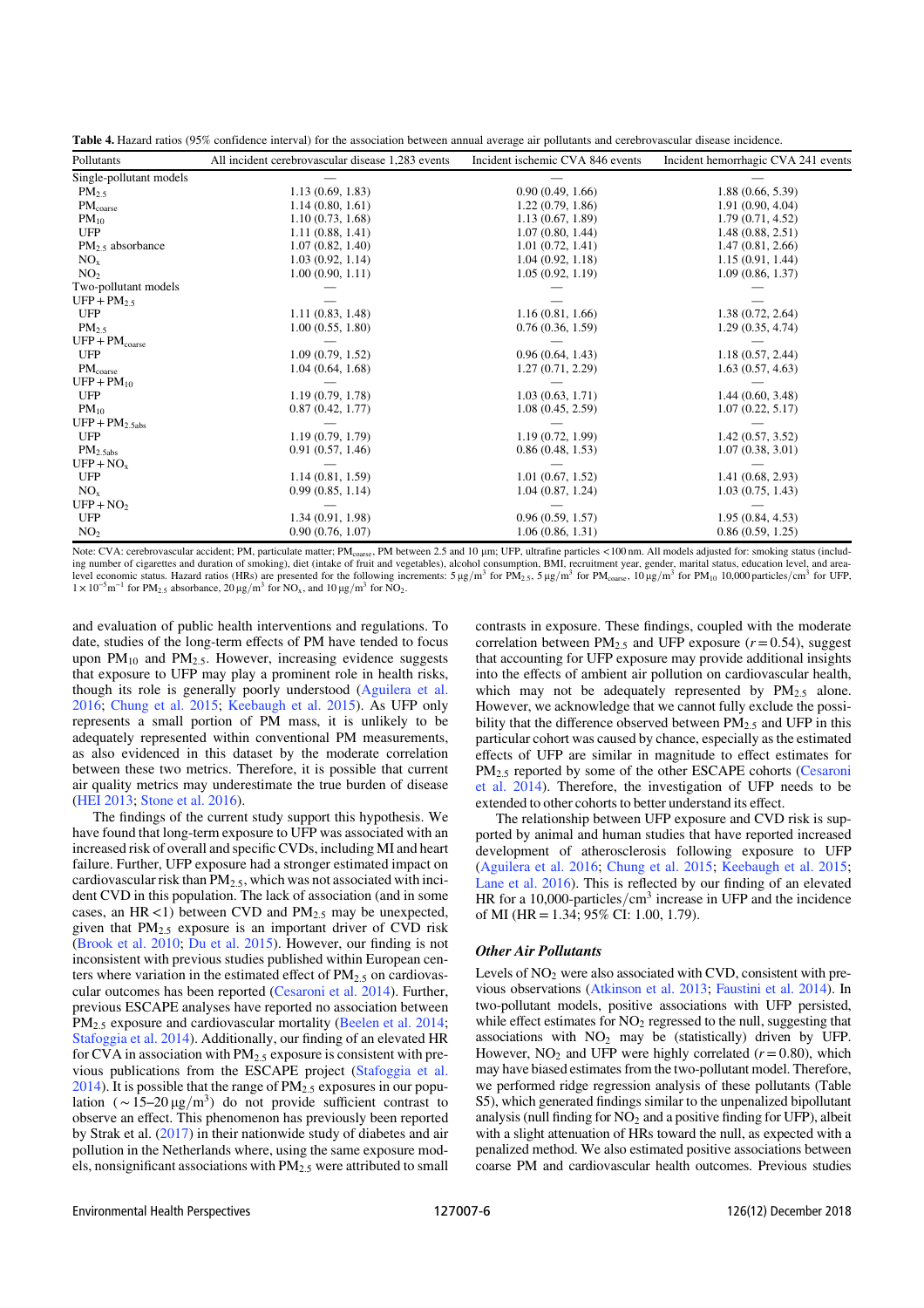have reported associations with short-term but not long-term exposure to coarse PM (Adar et al. 2014; Brunekreef and Forsberg 2005; Hoek et al. 2013). In two-pollutant models with UFP, the observed HRs for coarse PM reduced towards the null for all CVD and heart failure while remaining positive for CHD and myocardial infarction, suggesting that coarse PM and UFP may, to some extent, have independent effects on cardiovascular health. As with NO<sub>2</sub>, coarse PM was moderately correlated with UFP  $(r = 0.74)$ , but estimates from ridge regression were generally consistent with the unpenalized models, with some attenuation to the null. HRs were also positive (albeit nonsignificant) for  $PM_{10}$  and  $PM_{2.5}$  absorbance, consistent with findings reported by Cesaroni et al. (2014) and Fuks et al. (2017), while Atkinson et al. (2013) reported that incident CVD was positively associated with  $PM_{2.5}$  absorbance, but not  $PM_{10}$ .

#### Strengths and Limitations

The current study represents a large, well-established cohort with sufficient follow-up to adequately study CVD risk. Assigning historical exposures can represent a challenge, especially where exposures are measured and modeled decades after the period for which they are assigned. Montagne et al. (2015) previously reported an  $R^2$  value of 0.36 when using currently derived models to predict measurements collected 10 y previously, indicating that although absolute levels may change [within Europe, air quality has generally improved (European Environment Agency 2016)], the spatial distributions remain relatively stable over time. Despite this, some exposure uncertainty remains, as the ability to further verify the historical assignment of UFP measurements is limited by a lack of routine monitoring data for UFP. When we restricted our dataset to participants who were alive (and disease free) from 2005 onwards (i.e., when model validation data were available), findings were consistent with the main analysis. It is important to note that we are unable to fully validate the pertinent time period between exposure and outcome—a limitation that applies to all of the pollutants evaluated.

An additional limitation is that exposures were assigned solely at addresses assigned at baseline (i.e., enrollment). The extent to which residential mobility might have influenced our findings is dependent on the numbers and characteristics of participants who changed addresses during the study period. Findings for UFP were comparable to the primary analysis when restricted to participants who had complete residential history data and did not move after baseline. Therefore, we believe it is unlikely that associations between UFP and cardiovascular outcomes were a consequence of exposure misclassification due to residential mobility. An additional consideration is that although site selection and LUR model development for UFP was performed following procedures consistent with those used in the ESCAPE project [so as to maximize transferability of models and predictions (van Nunen et al. 2017)], exposure estimates for conventional pollutants and UFP were derived from separate campaigns with a different number of measurement locations, duration, and times of measurements, potentially limiting comparability of LUR predictions.

Measurements of UFP were collected only during daytime hours, with rush hours excluded to reduce the influence of peak exposures and enhance comparability between different road segments. Therefore, UFP exposures may have been misclassified for road segments where nighttime and rush hour concentrations were not correlated with concentrations during the 0900–1600 hours measurement periods. For a previous study of differences between air pollution concentrations measured at background monitors and within and outside individual homes, Hoek et al. (2008) collected hourly measurements of particle number (PN) concentrations for particles from  $7 \text{ nm}$ – $3 \mu$ m in diameter (thus including UFP) using CPC3022A instruments (TSI) placed outside 50 homes across the city of Amsterdam, including 28 urban background and 22 hightraffic locations. We used this previously collected data to compare the differences in average PN concentrations between urban background and traffic areas based on hourly measurements taken over 24 h versus hourly measurements taken between 0900 and 1600 hours. Average PN concentrations at urban background and traffic sites were  $24,654$  and  $41,598$  particles/cm<sup>3</sup> respectively (contrast, 15,944 particles/ $\rm cm^3$ ) for 24-h measurements, compared with 29,338 and 50,067 particles/cm<sup>3</sup>, respectively (contrast,  $20,729$  particles/cm<sup>3</sup>) for measurements during 0900 to 1600 hours, which suggests that UFP concentrations may have been overestimated by the model used for the present analysis. However, hourly concentrations measured of 24 h, from 0900 to 1600 hours, and during rush hours (0700–0900 and 1700–1900 hours) were all highly correlated  $(r > 0.95)$  (Hoek et al., unpublished data).

An additional limitation of the study is that ∼15% of the cohort population could not be included due to incomplete residential information. The excluded population was slightly younger than the included (mean age, 42 vs. 50), but otherwise showed similar patterns for important risk factors, including smoking status and education (Table S2).

### **Conclusion**

We report that long-term exposure to UFP was associated with an increased risk of CVD, whereas PM<sub>2.5</sub> was not associated with these outcomes in our study population. These findings indicate that UFP exposure may result in detrimental health effects in addition to those associated with PM mass exposures. Therefore, the true burden of disease attributable to ambient air pollution may be being underrepresented by current metrics.

#### Acknowledgments

This work was supported by the FP7 EU grant, "Enhanced exposure assessment and omic profiling for high priority environmental exposures in Europe" (No. 308610), and a grant of the Environmental Defense Fund, United States.

#### References

- Adar SD, Filigrana PA, Clements N, Peel JL. 2014. Ambient coarse particulate matter and human health: a systematic review and meta-analysis. Curr Environ Health Rep 1(3):258–274, PMID: 25152864, https://doi.org/10.1007/s40572-014- 0022-z.
- Aguilera I, Dratva J, Caviezel S, Burdet L, de Groot E, Ducret-Stich RE, et al. 2016. Particulate matter and subclinical atherosclerosis: associations between different particle sizes and sources with carotid intima-media thickness in the SAPALDIA study. Environ Health Perspect 124(11):1700–1706, PMID: 27258721, https://doi.org/10.1289/EHP161.
- Atkinson RW, Carey IM, Kent AJ, van Staa TP, Anderson HR, Cook DG. 2013. Longterm exposure to outdoor air pollution and incidence of cardiovascular diseases. Epidemiology 24(1):44–53, PMID: 23222514, https://doi.org/10.1097/EDE. 0b013e318276ccb8.
- Bai L, Chen H, Hatzopoulou M, Jerrett M, Kwong JC, Burnett RT, et al. 2018. Exposure to ambient ultrafine particles and nitrogen dioxide and incident hypertension and diabetes. Epidemiology 29(3):323–332, PMID: 29319630, https://doi.org/10.1097/EDE.0000000000000798.
- Beelen R, Hoek G, Raaschou-Nielsen O, Stafoggia M, Andersen ZJ, Weinmayr G, et al. 2015. Natural-cause mortality and long-term exposure to particle components: an analysis of 19 European cohorts within the multi-center ESCAPE project. Environ Health Perspect 123(6):525–533, PMID: 25712504, https://doi.org/ 10.1289/ehp.1408095.
- Beelen R, Hoek G, Vienneau D, Eeftens M, Dimakopoulou K, Pedeli X, et al. 2013. Development of NO2 and NOx land use regression models for estimating air pollution exposure in 36 study areas in europe – the ESCAPE project. Atmos Environ 72:10–23, https://doi.org/10.1016/j.atmosenv.2013.02.037.
- Beelen R, Stafoggia M, Raaschou-Nielsen O, Andersen ZJ, Xun WW, Katsouyanni K, et al. 2014. Long-term exposure to air pollution and cardiovascular mortality: